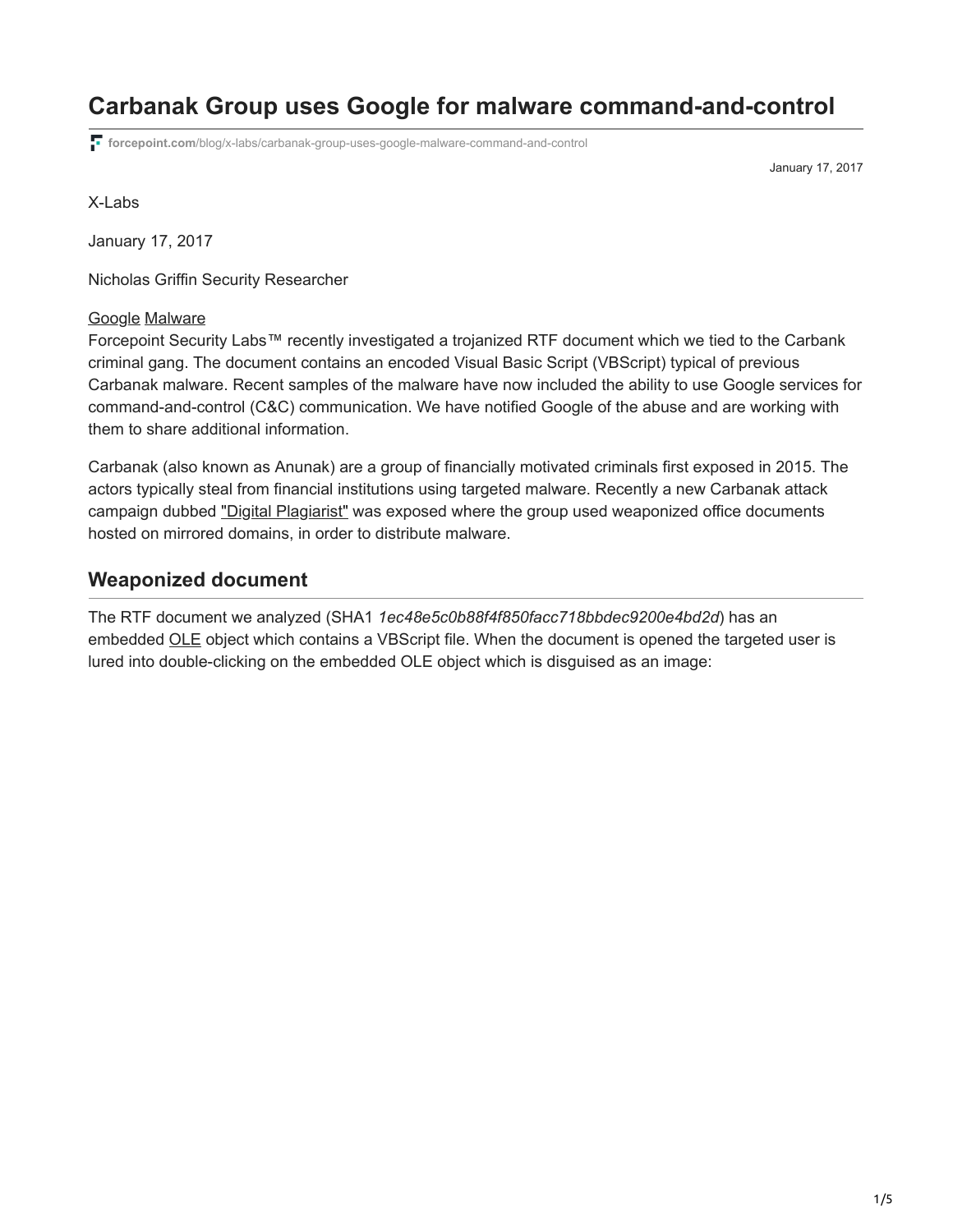## PROTECTED DOCUMENT This document is protected by Microsoft Office and requires human verification. Please Enable Editing and Double Click below to prove that you are not a robot. п  $\blacksquare$ Double Click Here **To Unlock Contents**  $-x$ Open Package Contents - Security Warning CAN'T VIEW? Do you want to open this file? Name: unprotected.vbe S 1. Open the document in Microsoft Off Publisher: Unknown Publisher 2. If you downloaded this document fro Type: VBScript Encoded Script File above 3. Double click above. The content of th Cancel Open

Double clicking on the image results in a file open dialog for *"unprotected.vbe"*. If the user executes this file then the VBScript malware will begin to execute.

# **Encoded VBScript malware**

The VBScript malware inside the RTF document (SHA1 *cd75662751c59951717b4704ea2cdb6fb7ec19bc*) is an encoded VBScript file. We decoded the script and found hallmarks typical of the Carbanak group's VBScript malware, however we also found the addition of a new "ggldr" script module.

```
dIm box
box="RFFwY1RHRnpkRU50WkZObFkzUnBiMjVkRFFwc11YTjBYMk50WkY5cFpEMHhEUW9OQ2x0U2RXNVRaV04wY...
dIm gGldr
ggldr="T24gRXJyb3IgUmVzdW1lIE51eHQNCmRpbSB1eGVjRmlsZU5hbWUsIHN0YXJ0RmlsZU5hbWUNCmV4ZWN...
```
The module is base64 encoded inside the main VBScript file along with various other VBScript modules used by the malware. When we analyzed the script we noticed that it is capable of using Google services as a C&C channel.

### **Abusing Google for C&C communication**

The "ggldr" script will send and receive commands to and from Google Apps Script, Google Sheets, and Google Forms services. For each infected user a unique Google Sheets spreadsheet is dynamically created in order to manage each victim. The use of a legitimate third party service like this one gives the attacker the ability to hide in plain sight. It is unlikely that these hosted Google services are blocked by default in an organization, so it is more likely that the attacker will establish a C&C channel successfully.

The C&C procedure is outlined in the diagram below.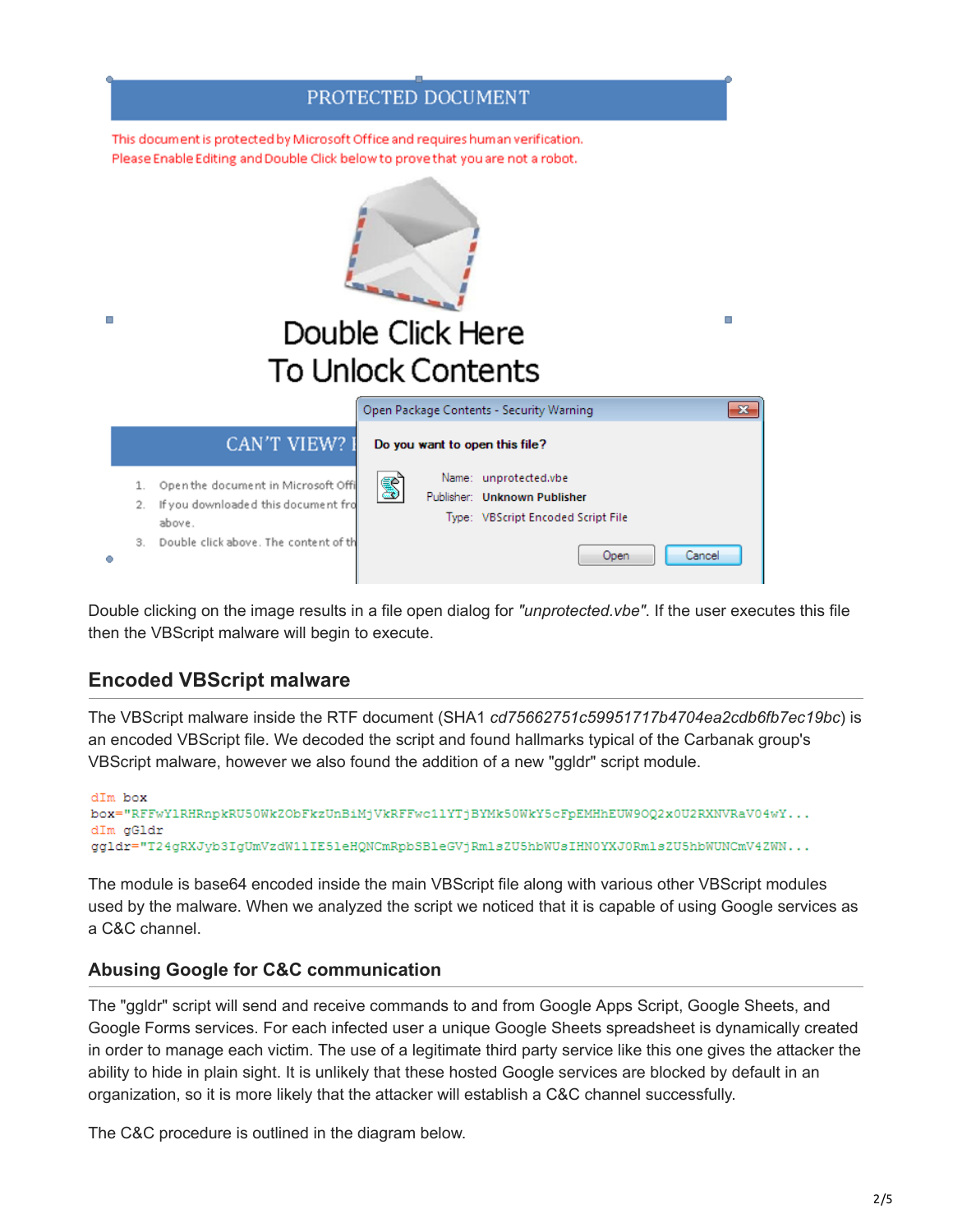

Upon the first attempt to contact the hard-coded Google Apps Script URL with the user's unique infection ID, the C&C will state that no spreadsheet currently exists for the user. The malware will then send two requests to another hard-coded Google Forms URL which will result in the creation of unique Google Sheets spreadsheet and Google Form IDs for the victim.

The second time the Google Apps Script is requested, the C&C will return the unique Google Sheet and Google Form ID values:



The "entry" value is also a unique ID which is sent with each subsequent Google Forms C&C request.

# **Protection statement**

Forcepoint™ customers are protected against this threat via TRITON® ACE at the following stages of attack:

**Stage 5 (Dropper File)** - The malware components are prevented from being downloaded and/or executed.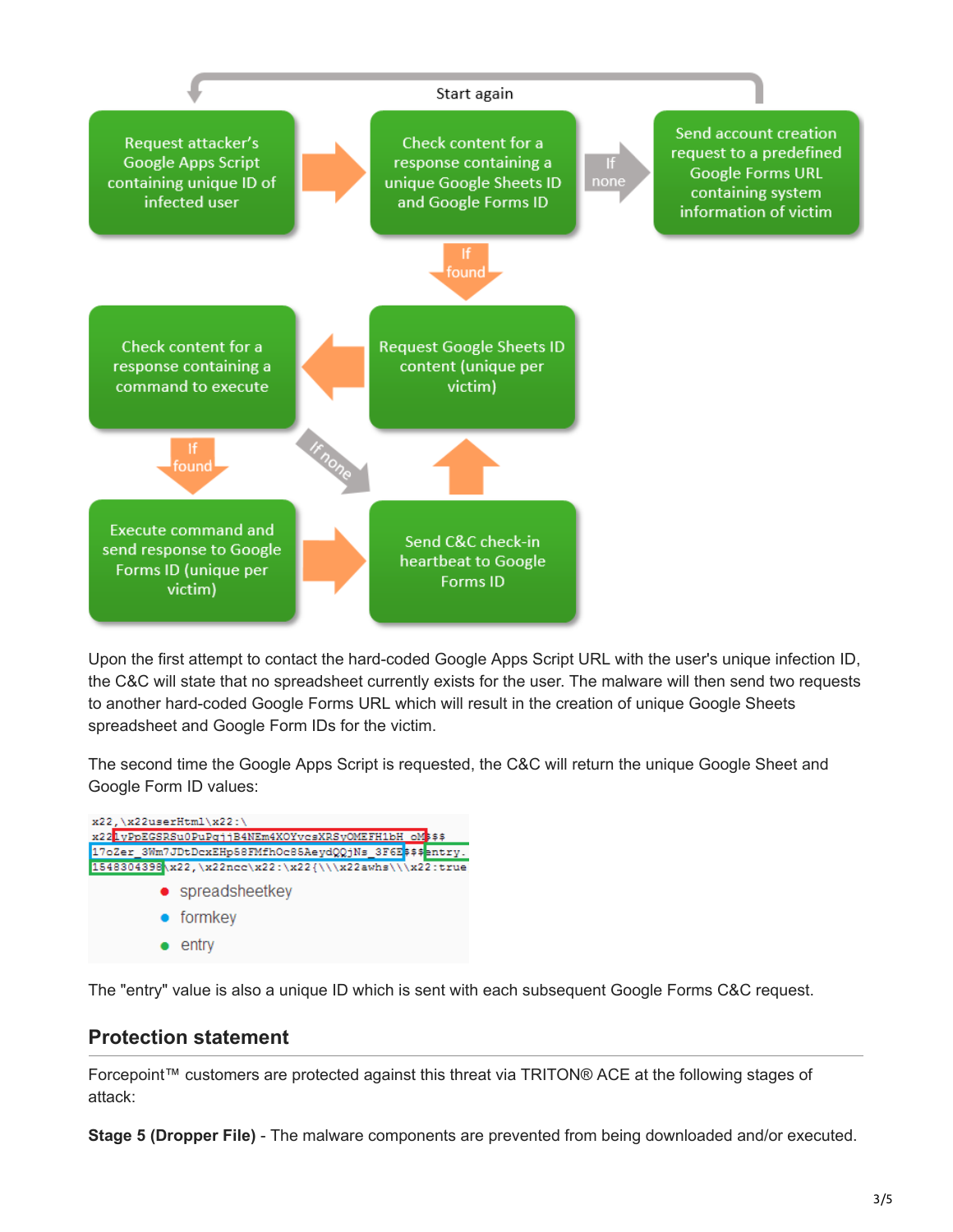**Stage 6 (Call Home)** - The HTTP-based Carbanak C&C traffic is blocked.

### **Summary**

The Carbanak actors continue to look for stealth techniques to evade detection. Using Google as an independent C&C channel is likely to be more successful than using newly created domains or domains with no reputation. Forcepoint will continue to monitor this group's activities and share data with trusted partners.

### **Indicators of Compromise**

#### **Carbanak Documents**

```
1ec48e5c0b88f4f850facc718bbdec9200e4bd2d (3-
ThompsonDan.rtf)
400f02249ba29a19ad261373e6ff3488646e95fb (order.docx)
88f9bf3d6e767f1d324632b998051f4730f011c3 (claim.rtf)
```
### **Carbanak Google Apps Script C&Cs**

```
hxxps://script.google[.]com/macros/s/AKfycbzuykcvX7j3TlBNyQfxtB1mqii31b4VTON640yiRJT0t6rS4s4/
exec
hxxps://script.google[.]com/macros/s/AKfycbxxx5DHr0F8AYhLuDjnp7kGNELq6g27J4c_JWWx1p1nDfZh6InO
/exec
hxxps://script.google[.]com/macros/s/AKfycbwZHCgg5EsCiPup_mNxDbSX7k7yBMeXWenOVN1BWXHmyBpb8ng/
exec
```
### **Carbanak Google Forms C&Cs**

hxxps://docs.google[.]com/forms/d/e/1FAIpQLScx9gwNadC7Vjo11mXLbU3aBQRrqVpoWjmNJ1ZneqpjaYLE3g/formRes ponse hxxps://docs.google[.]com/forms/d/e/1FAIpQLSfE9kshYBFSDAfRclW8m9rAdajqoYhzhEYmEAgZexE3LQ-17A/formResponse hxxps://docs.google[.]com/forms/d/e/1FAIpQLSdcdE7lTEiqV5MW3Up8Hgcy5NGkIKnLKoe0YPFriD4\_9qYq9A/formRes ponse

### **Carbanak C&Cs**

```
hxxp://atlantis-
bahamas[.]com/css/informs.jsp
hxxp://138[.]201[.]44[.]4/informs.jsp
```
#### **Carbanak Cobalt Strike / Meterpreter DNS Beacon C&Cs**